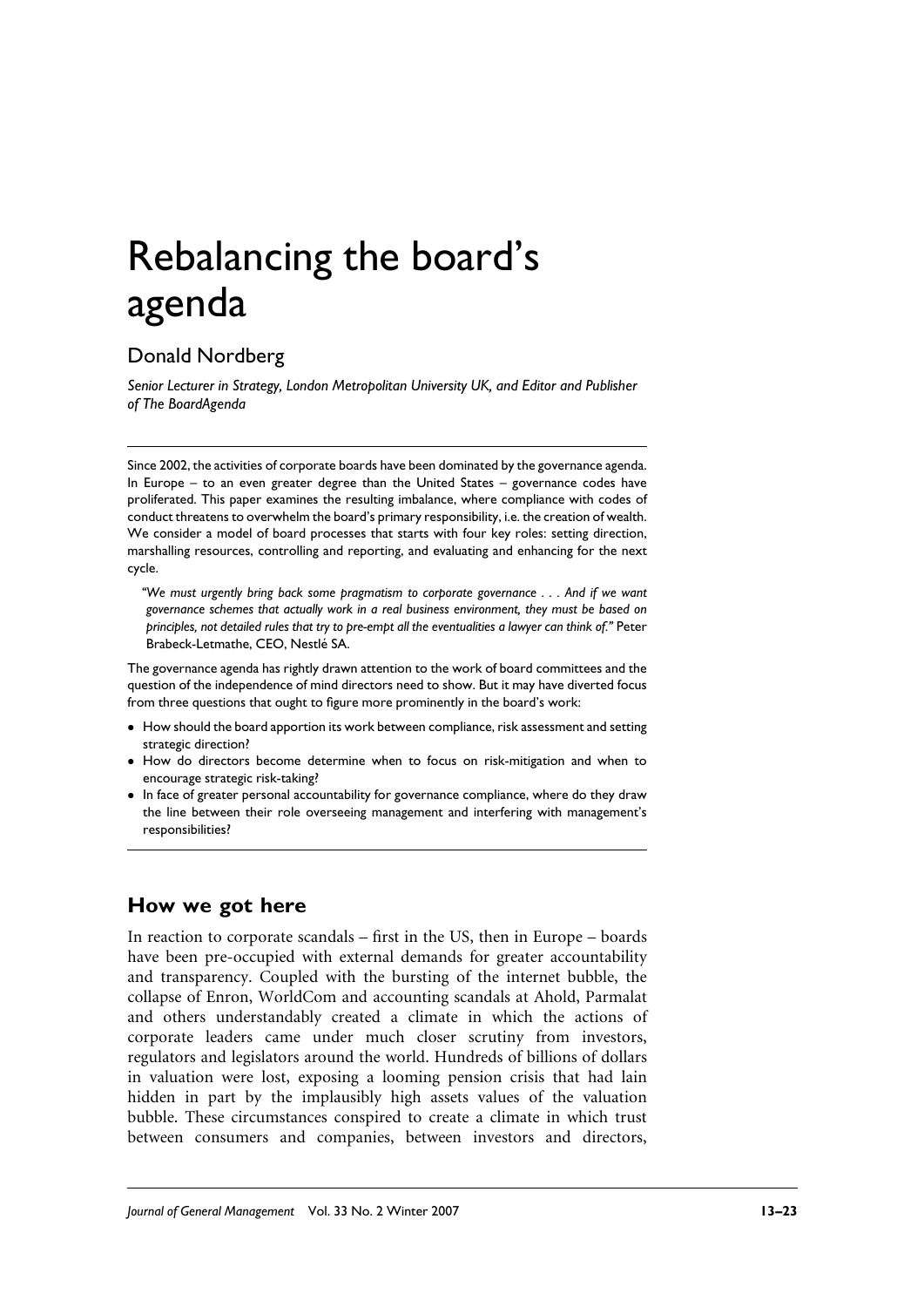reached perhaps the lowest ebb since the 1930s. 'Restoring Trust' became the watchword.<sup>1</sup>

### 'Eurosclerosis' revisited?

In Europe, corporate directors faced a series of loosely related challenges to the ways boards work, ranging from assaults on restrictive voting practices to the growth of hedge funds and the internationalisation of ownership that left boards preoccupied with compliance-related tasks.<sup>2</sup> It was an uncomfortable reminder of what we knew as 'Eurosclerosis' in the 1980s - a collective lack of will to create wealth through corporate growth and innovation. Peter Brabeck-Letmathe, chairman and chief executive of Nestlé, the Swiss-based global food group, put it this way:

"Europe is losing ground compared to other economies around the world.... New regulations proliferate, not only on European level, but also on national level, and with a huge number of self-appointed regulators developing socalled 'voluntary' codes of conduct for business. Europe needs to focus on competitiveness and growth if it is to achieve its ambitions for sustainable development" (Brabeck-Letmathe, 2005).

His lament put voice to a sentiment that has been growing in corporate boardrooms but had only rarely surfaced in public discussion, after still-fresh memories of the excesses that led to the market crisis in 2000 and the accounting scandals that followed. And there was a lot of work to be done to create stronger foundations in board practice and performance. But with codes of corporate governance in Europe now outnumbering the countries whose investors they serve, it may well be time to put growth and strategy back on the board's agenda.

#### The roles of the board

The wide variety of legal structures for corporations in Europe makes generalisations hazardous. Unitary boards may contain a stronger or weaker element of executive participation even in the same country. The dual boards of Germany, with their workforce representation at the Aufsichtsrat, or

<sup>1</sup> The theme of 'restoring trust' was the underlying context of the Sarbanes-Oxley Act in the US and gave the title to numerous newspaper and magazine articles and several books. It was also the title of an investigation into the functioning of the UK capital market by the Centre for Tomorrow's Company, a London-based corporate think-tank whose members include many of the top business people in a country whose governance practices were used as a model for many of the attempts worldwide at reform.

 $2\degree$  Companies in Europe with US listings must comply with Sarbanes-Oxley provisions as well as local governance codes and growing pan-European securities regulation. Companies outside Britain are increasingly asked by investors how nearly they comply with the UK Combined Code as well. Pressure from external environmental lobbies and the still small but vociferous group of socially responsible investors is also much more apparent in Europe than in the US, in part due to government and trade union pressure and in some countries legislation demanding greater accountability, particularly of pension fund investments.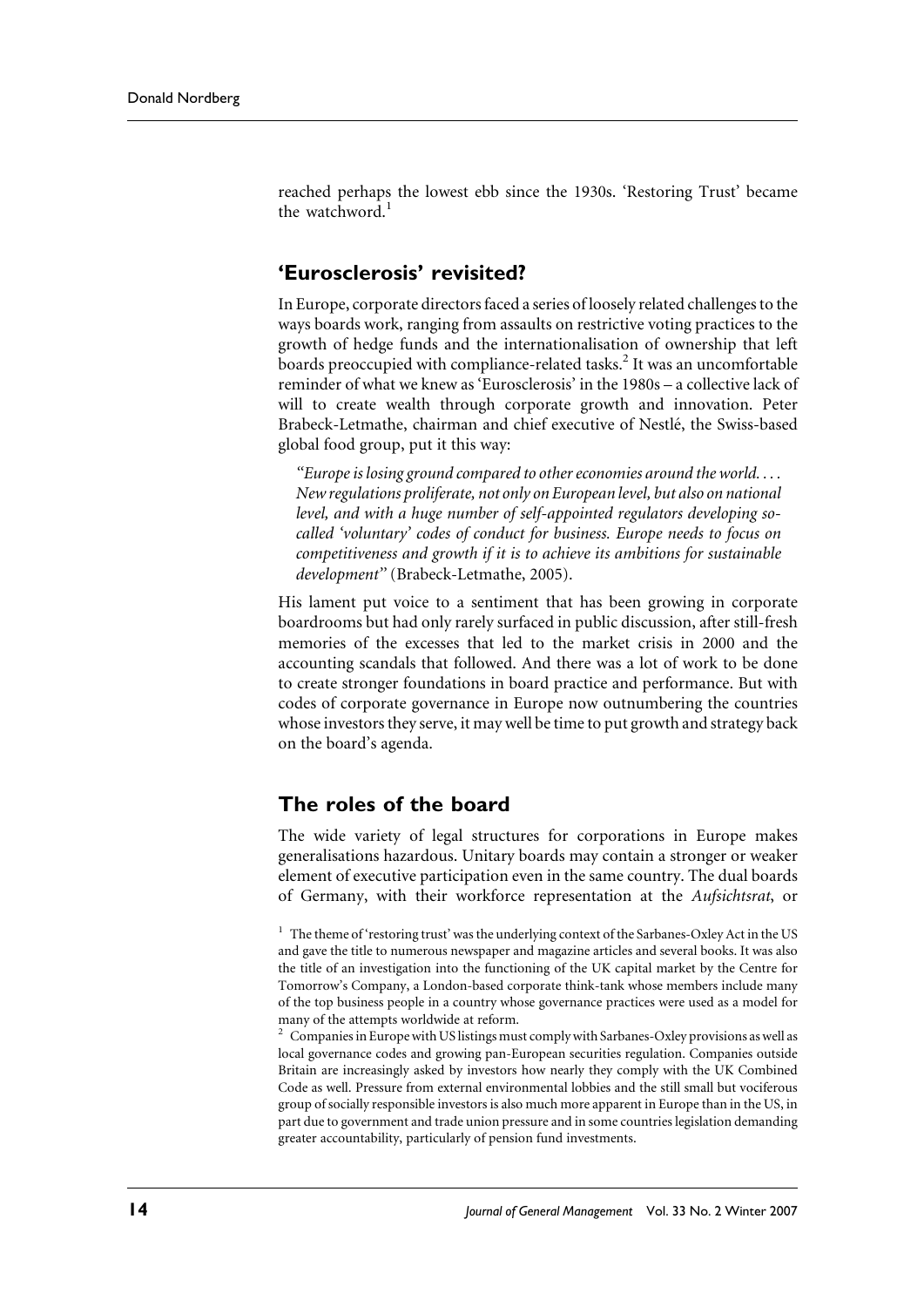"supervisory" level, have a more narrowly defined range of responsibilities compared with those in Switzerland, where the supervisory Verwaltungsrat is the real seat of power. But in all jurisdictions boards at one level or another must perform a range of roles. Boards set the direction; they provide the resources; they monitor performance, communicating results to shareholders and financial markets; and they evaluate the outcome with the aim of enhanced performance in the next cycle. It's an iterative process performed better or worse by individual boards (see Figure 1).



Figure 1: Board roles

In companies with dual boards, these roles tend to gravitate towards one or the other body. German Aufsichtsräte, or supervisory boards, tend to be responsible for budgets, appointments to both boards and controlling; Vorstände, or management boards, set strategy and determine how internal processes can be enhanced. One of the often-cited advantages of the dualboard structure is its clear division of responsibilities between management and oversight. Behind those four principal roles lie tasks ranging from personnel management to financial control, ethics to public relations, risk mitigation to risk-taking, and more (See Figure 2). The complexity of the tasks is such that some boards simply abdicate responsibilities to management, becoming, in effect, rubber stamps for management decisions.



Figure 2: Board responsibilities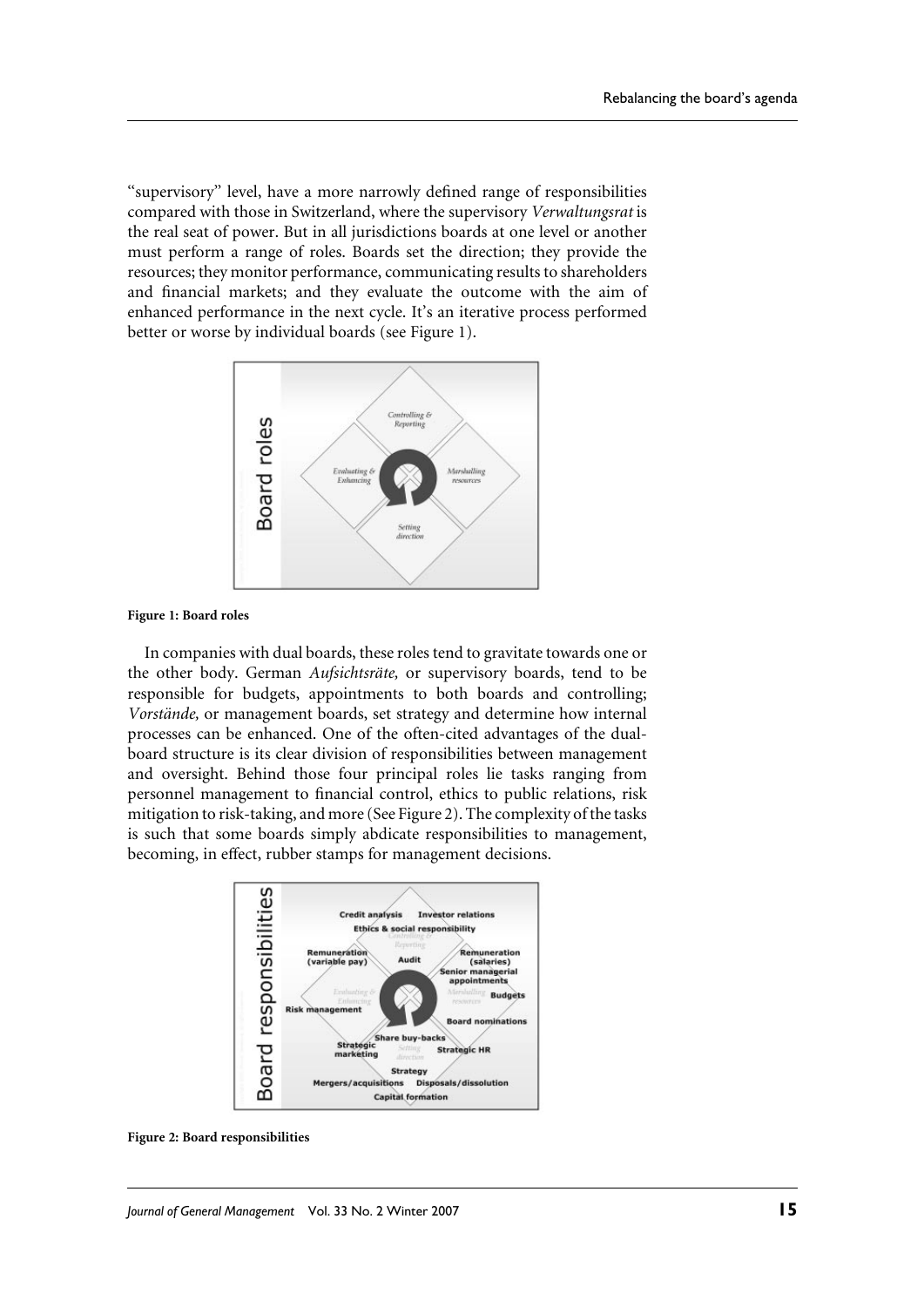The governance agenda, in its broadest aspirations, has been to eliminate that rubber-stamp approach, making directors themselves more keenly aware of their responsibility to owners. Under the Sarbanes-Oxley Act of 2002, US companies and those abroad with US listings faced legislative requirements and new demands from listing requirements from the exchanges to change board structure. Greater independence was required of directors. Those independent directors now bear a greater share of the workload, too. Audit, nominations and remuneration committees must be comprised solely of independent directors.<sup>3</sup> Chief executive and chief financial officers must certify financial results under penalty of possible prison sentences.<sup>4</sup>

Outside the United States, new codes of corporate governance have relied far more on a voluntary approach combined with transparency requirements. Boards must "comply or explain" – indeed, they must explain their compliance as well. The recommendations follow – to a greater or lesser extent – provisions of the Combined Code in the UK, a document that has undergone periodic revision since its publication in 1992 after a string of scandals no less egregious than Enron and WorldCom shook confidence in financial markets.<sup>5</sup> Effort has been made to vary the codes country-by-country to meet local circumstances, but deviations from its broad norms are few and far between. In Belgium, for example, the draft governance code tried to accommodate the common practice, even in some of the largest companies, of giving the board representatives of controlling shareholders a central role in board processes.

The feedback from institutional investors during the consultation was firmly opposed, and the final code reinforces the central role of independent directors. The European Union's first draft principles of corporate governance explicitly urged that chief executives play a central role in board nominations to exploit their special knowledge of the needs of the company. That, too, was hammered out of the text in the next revision.

In a paper for the European Corporate Governance Institute, Gerard Hertig at the University of Zurich argues that what has resulted isn't so much a minimum standard of governance as a "one-size-fits-all" approach that has burdened companies with additional costs. This isn't just an issue for large capitalization companies, either. While the codes sometimes explicitly exempt small companies from their provisions, many face pressure from institutional investors to comply (Hertig, 2005). The emphasis by institutional investors on governance codes has prompted an undercurrent of thought that the approach may be simply an attempt to reduce the institutions' cost of

<sup>3</sup> In setting the final rules the US Securities and Exchange Commission made exceptions for jurisdictions like Germany, where, by local law, boards could not have a majority of independent directors or audit as the exclusive province of independent directors. In a curious wrinkle, though, Germans who listened to officials of the New York Stock Exchange in 2003 explain roles of independent directors under the new NYSE listing rules thought it sounded like the division of labour between Vorstand and Aufsichtsrat. See The BoardAgenda report of the conference: http://www.edgevantage.co.uk/categories/article.asp?i=1270

<sup>4</sup> Here, too, the SEC made some exceptions for foreign issuers where local law requires collective responsibility of the board. Indeed, in some places the notion of the "chief executive" is - at least in law - a difficult concept.

<sup>5</sup> Among them, the affairs of Polly Peck plc and the Bank of Commerce and Credit International in the late 1980s and early 1990s still reverberate in the press.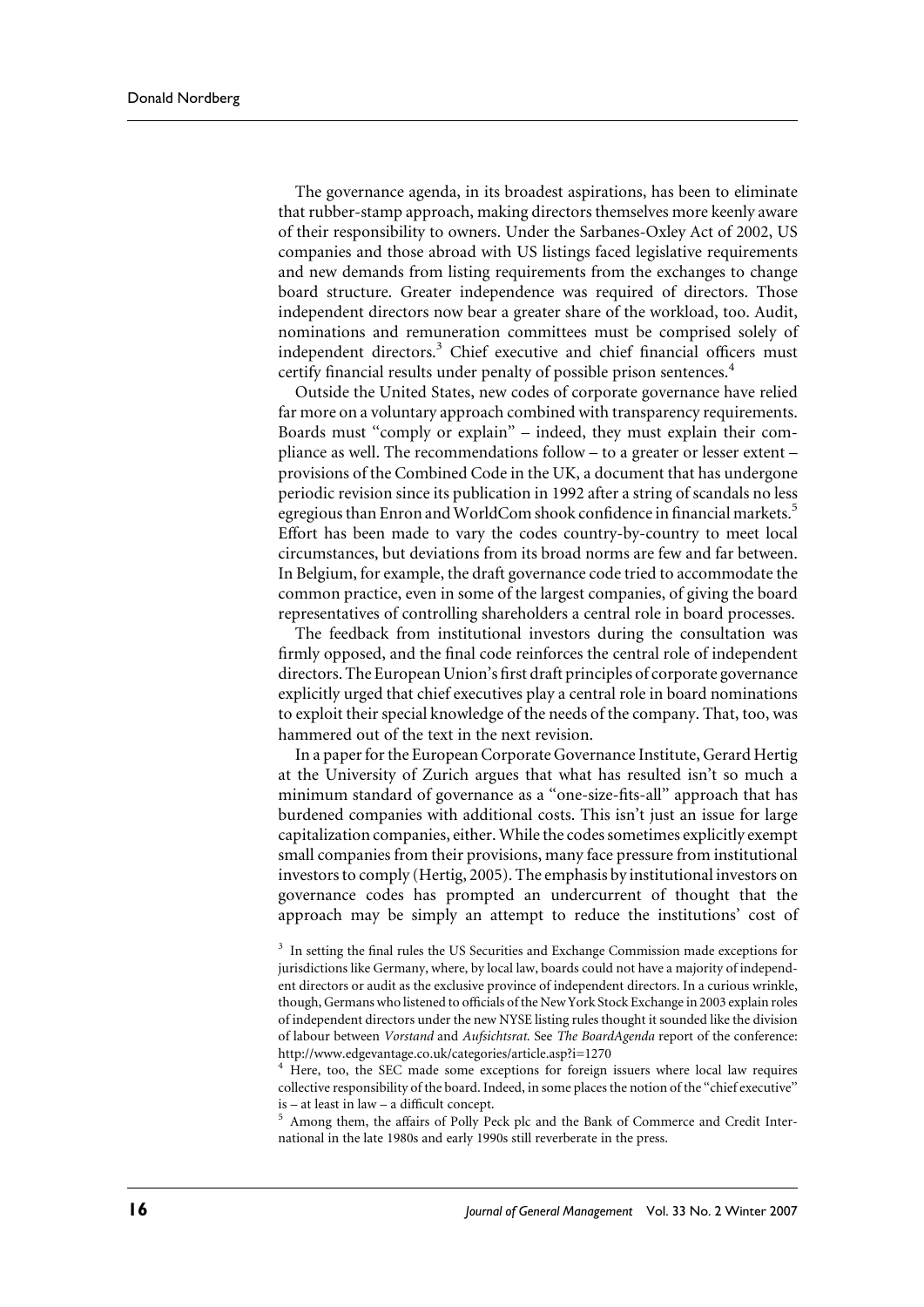monitoring governance, shifting the burden, in effect, from the investor to the company. Asset managers who take a strong line on governance contend – rightly – that they listen closely to explanations from companies that choose not to comply. But many more have small or non-existent governance departments, choosing instead to buy in their governance ratings and voting recommendations.

## **Corporate reporting**

Traditional corporate reporting has focused on only a small amount of financial information, typically showing investors only to see the tip of the iceberg of the activities of the company and the board (see Figure 3):





The transparency under either Sarbanes-Oxley or a comply-or-explain regime in effect demands that more of the processes of the board, more of the reasons for its decisions, be brought to the light of public disclosure. Disclosure of details of individual executives' pay, a hot-button issue for governance advocates and many institutional investors, is one way of shedding light on the activities of directors. While now commonplace in the US and UK, it's still the subject of great controversy in continental Europe, and especially in Germany. Corporations in Germany have introduced measures to comply with many on the provisions of the code,<sup>6</sup> but the one seeking reports on pay for individual supervisory and management board members has been widely resisted, so strongly that the Justice Ministry threatened legislation in March 2005 to force the disclosure.<sup>7</sup>

It's not just details of pay that face the light of disclosure. In the UK, the

 $^6\,$  Among the large-cap DAX-30 companies, the Berlin Center of Corporate Governance found that average compliance with the 72 recommendations of the German governance code was 69.3 at the end of 2004. With the governance changes planned for 2005, the average is set to rise to 70 – or a 97.2% compliance rate. The recommendation with the lowest acceptance rate was – no surprise - disclosure of individual director pay. See The BoardAgenda account: http:// www.edgevantage.co.uk/categories/article.asp?i=2397

<sup>7</sup> See The BoardAgenda account: http://www.edgevantage.co.uk/categories/article.asp?i=2343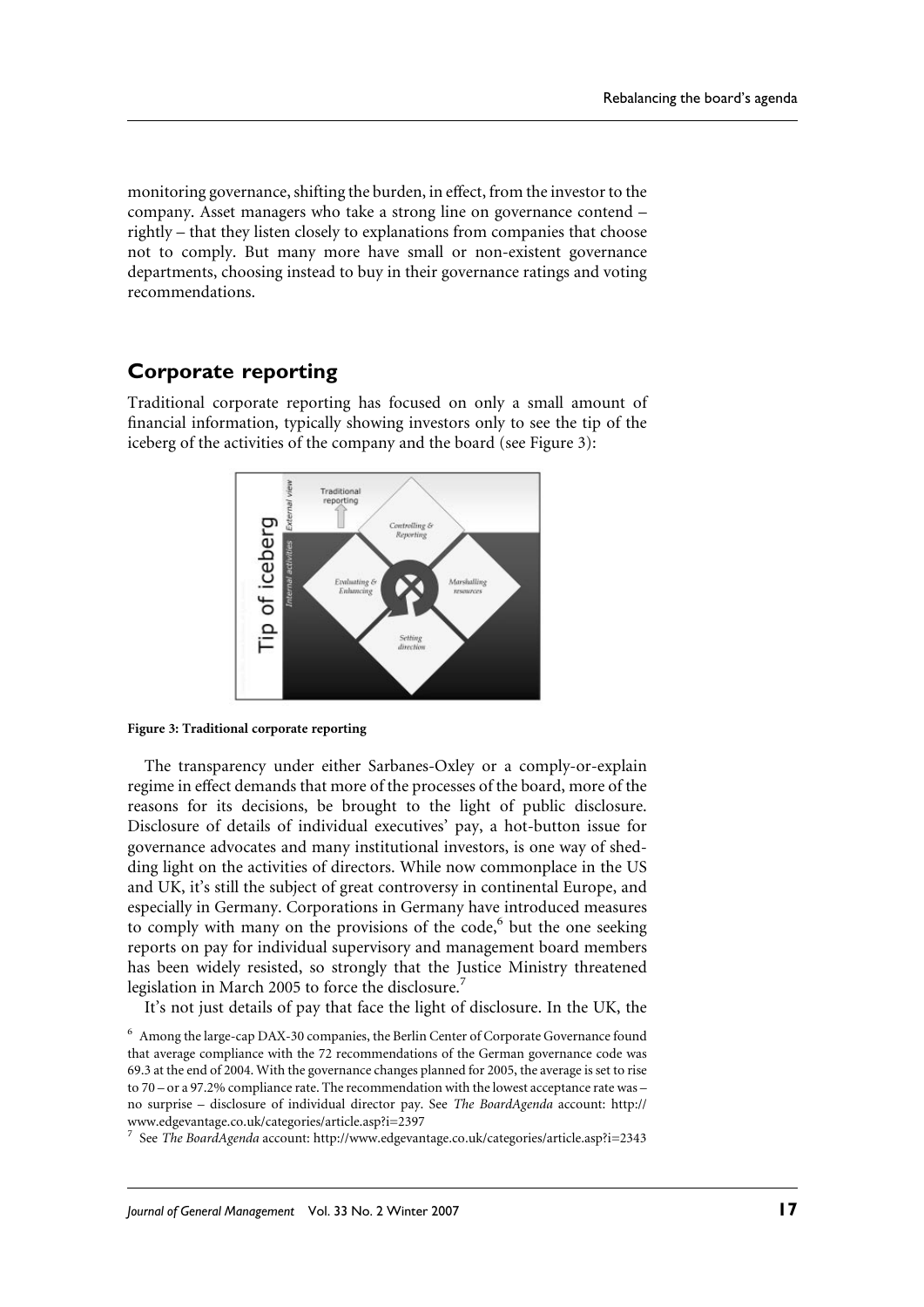government adopted legislation in January 2005 requiring large- and midcapitalisation companies to publish as part of their annual accounts an Operating and Financial Review, detailing whatever non-financial information the board deems necessary for an investor to understand the future prospects of the company. The OFR was subsequently withdrawn by the government and replaced with a less prescriptive 'business review' to meet the requirements of the European Union's Accounts Modernization Directive. While somewhat less detailed, it still urges discussion of relationships material to the long-term success of the business. This might include a discussion of strategy and key customer relationships, but the government explicitly mentioned environmental issues and indicators of investment in employees and other social factors affecting the business. In effect, these enhanced reporting requirements push far more board processes and decision-making into public view (see Figure 4).



Figure 4: Enhanced corporate reporting

#### **Board evaluation**

Some boards undertake independent appraisals of their own performance, but they are still pretty rare. But board evaluation has certainly moved up the governance agenda. In response to governance code provisions,<sup>8</sup> the search for ways of measuring the effectiveness of the board as a whole, its committees and individual members has generated a large and growing body of literature from academics and methodologies from consulting organisations to assist in the process. A consensus may well appear, but even more than performance appraisals of employees, the evaluation of the board – with its complex roles and often conflicting responsibilities – is a challenging task. In time, there will no doubt be pressure from institutional investors to reveal highlights of these

<sup>8</sup> For example, the 2003 revisions to the UK Combined Code ask boards to undertake an annual, external evaluation of board performance. It is parallel to efforts in the US and has analogies to the broad principles of the EU guidelines on governance, other national codes, and the code of the Organisation for Economic Co-operation and Development. There's no requirement that the outcome of these evaluations be made public - indeed, compliance itself is voluntary, on a comply-or-explain basis.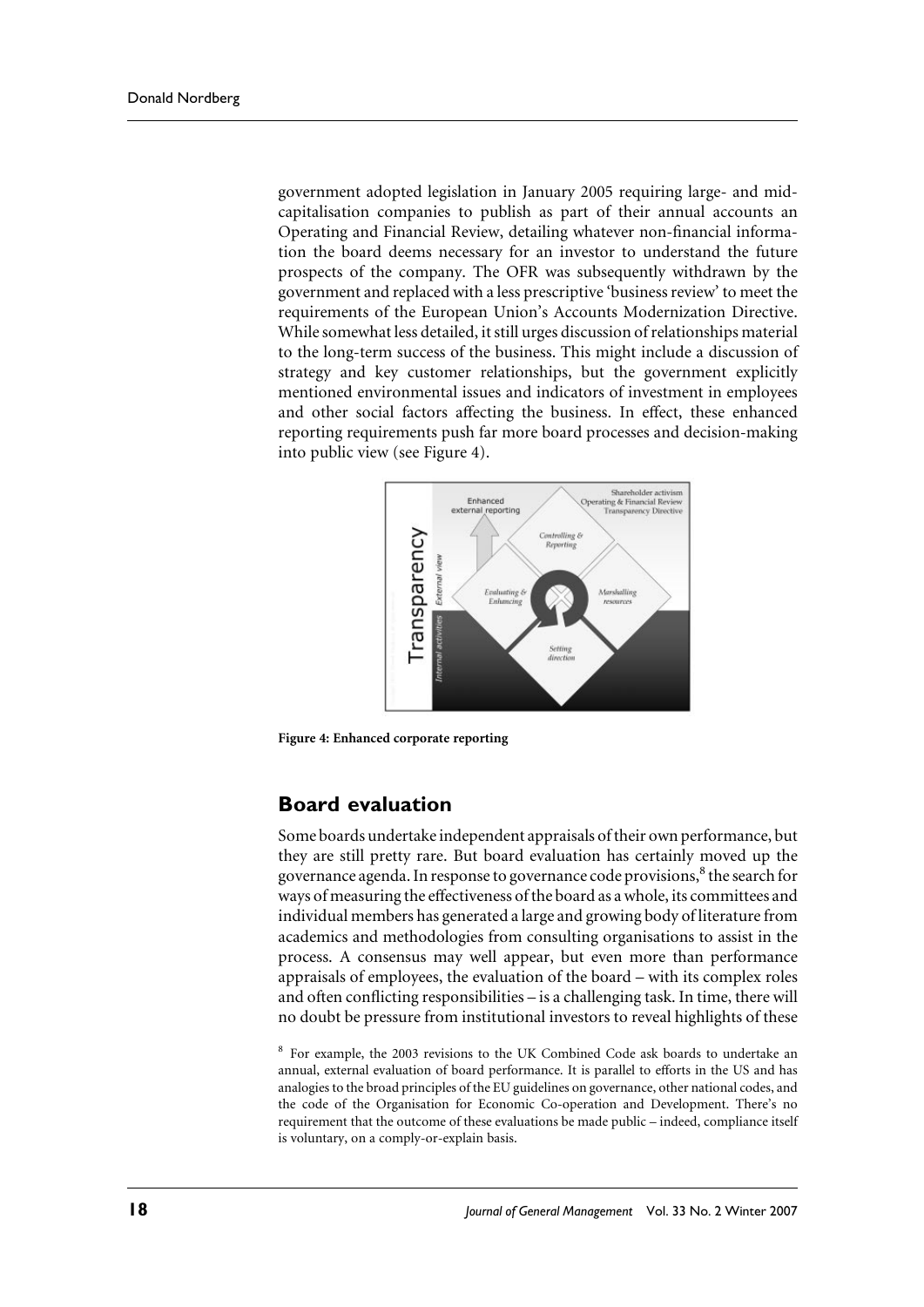evaluations. The effort, though, has become another double-edged sword for boards. While holding the potential to improve the quality of advice outside board members give and the quality of decisions boards collectively make, it also focuses even more attention on the *processes* of the board, rather than the *outcomes* of its decisions

#### Imbalance on the agenda

The work of the board is in danger of becoming skewed towards process and away from substance – the desire to create value through strategy, innovation, stronger customer relationships and better *management* processes (see Figure 5).



Figure 5: The unbalanced board agenda

#### **Controlling through committees**

The governance focus has been on the make-up and responsibilities of committees - so much so that has at times made it seem as though that's all a board is there to do.

Audit: After the wave of governance codes and the burgeoning number of ratings agencies focused on governance, most large quoted companies now have audit committees with either all or substantially all independent directors. They may not *appoint* the auditors – that's usually the job of shareholders at the annual meeting – nor even formally recommend them – often in law a duty of the full board. But few boards now would defy their advice. These committees generally also look after the work of *internal audit* and other issues of internal control. But they are not the right place to look bevond how risk is controlled.

Nominations: Many companies have created committees staffed wholly or in the main by independent directors to look after board nominations. The role *shareholders* should play in nominations is in dispute on both sides of the Atlantic, but at least within the board there's a consensus that directors will nominate new *directors* with much less involvement by the chief executive or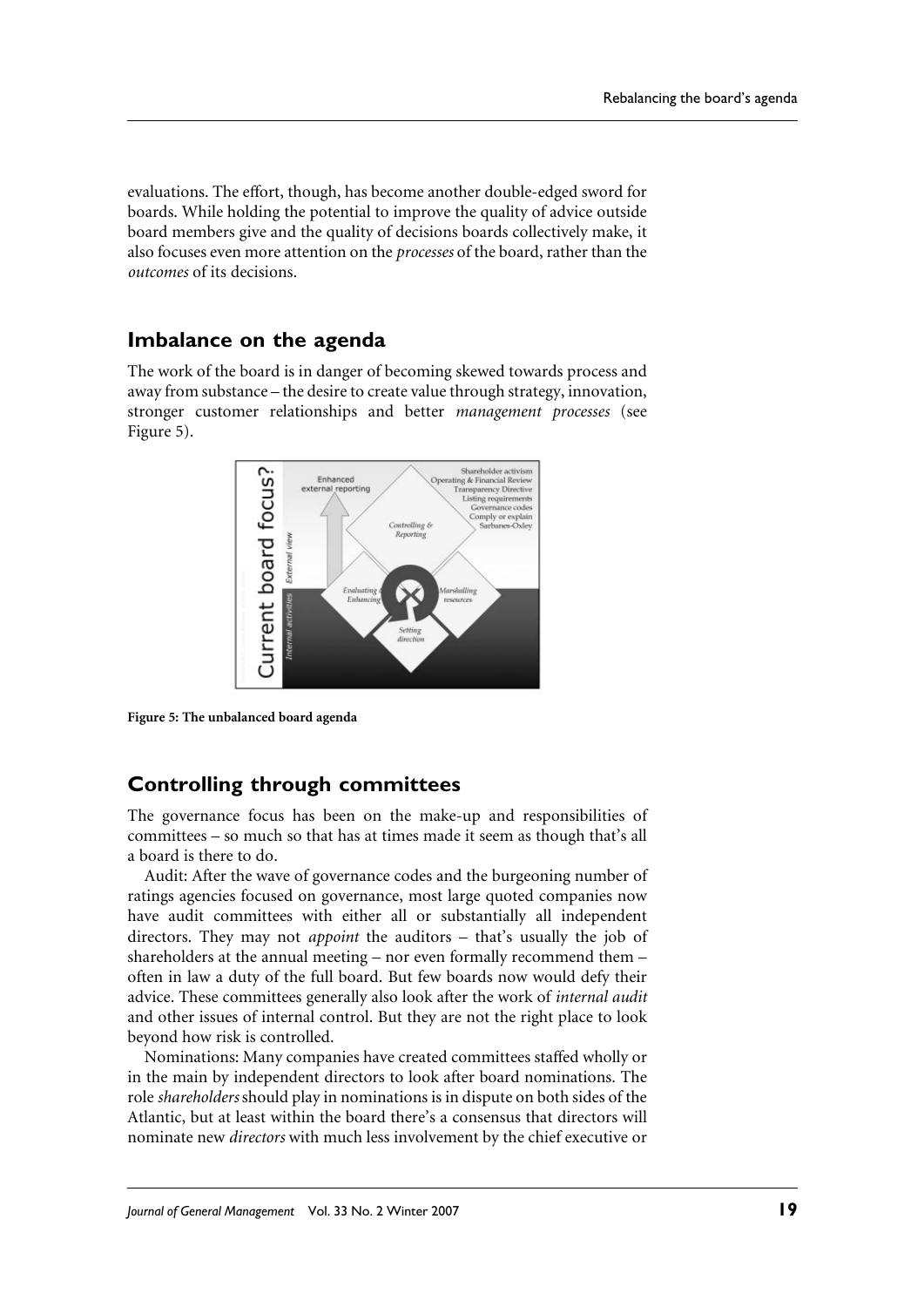the finance director than has previously been the case. That adds resources, but only at the very top level.

Remuneration: Executive pay is now more firmly in the hands of independent directors, though the role of consultancies and executive search firms remains controversial. The external emphasis on chief executive pay risks obscures the role that the board can play in ensuring the right sorts of incentives are in place across the company.

The danger is that the board's work will become – perhaps has already become – imbalanced in favour of compliance and away from value-creation. This is the issue that lies at the heart of Peter Brabeck's complaint. "No need to repeat the story of events earlier in the decade, the bankruptcies and subsequent regulatory frenzies," he said. "In the US it was politicians, going very fast, very far. In Europe a mixture of politicians, lawyers, professors and the usual group of not necessarily business-friendly advocacy groups seized the opportunity to air their pet issues. This produces many trends and restrictions, but no clear direction."

Some of those professors, at least, are sympathetic. Take Hertig's complaint about "one-size-fits-all" governance. Board reformers, he worries, "have enacted minimum standards that embody detailed rules rather than broad principles. Such regulatory micro-management may have the advantage of reducing legal uncertainty and constraining judicial activism. However, these possible benefits pale in comparison to the costs resulting from the failure to properly take into account trade-offs faced by larger firms and one-size-fits-all effects for smaller firms." His comments echoed those of Roberta Romano of Yale Law School, who complained about the "Quack Governance" embodied in Sarbanes-Oxley and urged European countries to "avoid Congress's policy blunder" as they revise their individual company laws (Romano, 2005).

#### Rebalancing the board's agenda

The easy part is the diagnosis. The hard part is the cure. It lies in capturing the value that better governance can bring, while retaining a focus on creation of new value. Is it time to put more emphasis on the board's other roles - setting direction, allocating resources, and enhancing performance at the other end of the cycle? Good corporate governance doesn't create value. At best it prevents value-erosion. The oft-cited McKinsey survey showed that institutional investors were willing to pay a premium for good governance (McKinsey 2002). That was, however, a statement of intent rather than a measure of behavior. Some other studies show a significant, positive relationship between good governance and corporate performance. For example, Rob Bauer and colleagues in the Netherlands looked at European stock performance using governance data from Déminor Rating, the Brussels-based consultancy since acquired by Institutional Shareholder Services and concluded: "Well-governed companies have higher equity returns, are valued higher and their accounting statements show a better operating performance. These findings should encourage investors in US companies to consider corporate governance in their investment decisions" (Bauer et al., 2004).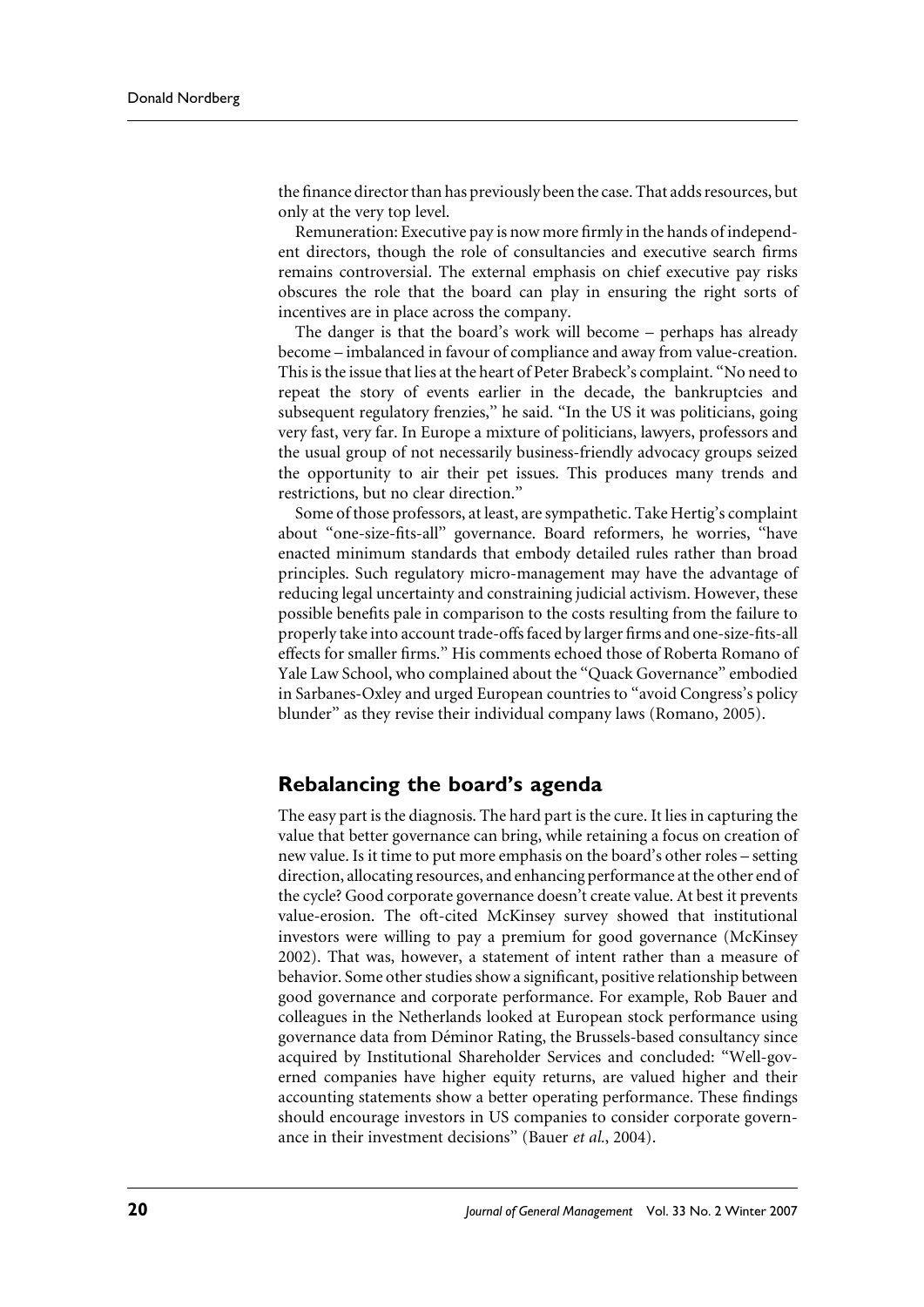Other studies are less decisive, however, and raise questions about the direction of any causal link between governance and performance. Some suggest that well *managed* companies may just be those where a good chief executive invites good *governance*, too. If the re-formed board – with its active, knowledgeable and independently minded directors  $-$  is to contribute to value-creation that must come through the types of board processes the details of which companies – for legitimate commercial reasons – are reluctant to make public (see Figure 6).



Figure 6: Rebalancing the board's agenda

# **Creating value**

The processes that create value are those in the lower portion of our diagram of board roles. They are the parts that remain hidden from public view precisely because of their commercial sensitivity:

- Strategy formation: how many boards actively challenge the strategies presented by management? How many have strategy committees? Do independent directors review strategy independently of management as they increasingly do now for more compliance-oriented roles?
- Strategic marketing: how often do boards review key customer relationships and the approaches the management is taking to them? Do boards know the rate of customer acquisition? The churn rate? How quickly customers progress from first exposure to the company's product to being dedicated users, even advocates of the business? The lifetime value of a customer?
- Strategic human resources: how many boards are engaged in recruitment of senior managers? In evaluation of succession plans for key individuals? In evaluation of performance appraisal systems throughout the company?
- Strategic risk analysis: risk management may hit the audit committee in its review of internal controls. But how many boards engage actively in turning risk management from a cost-control exercise into one that is creating opportunities?

These approaches bring with them the temptation that the board will begin to function as a second management, second-guessing management. Strictly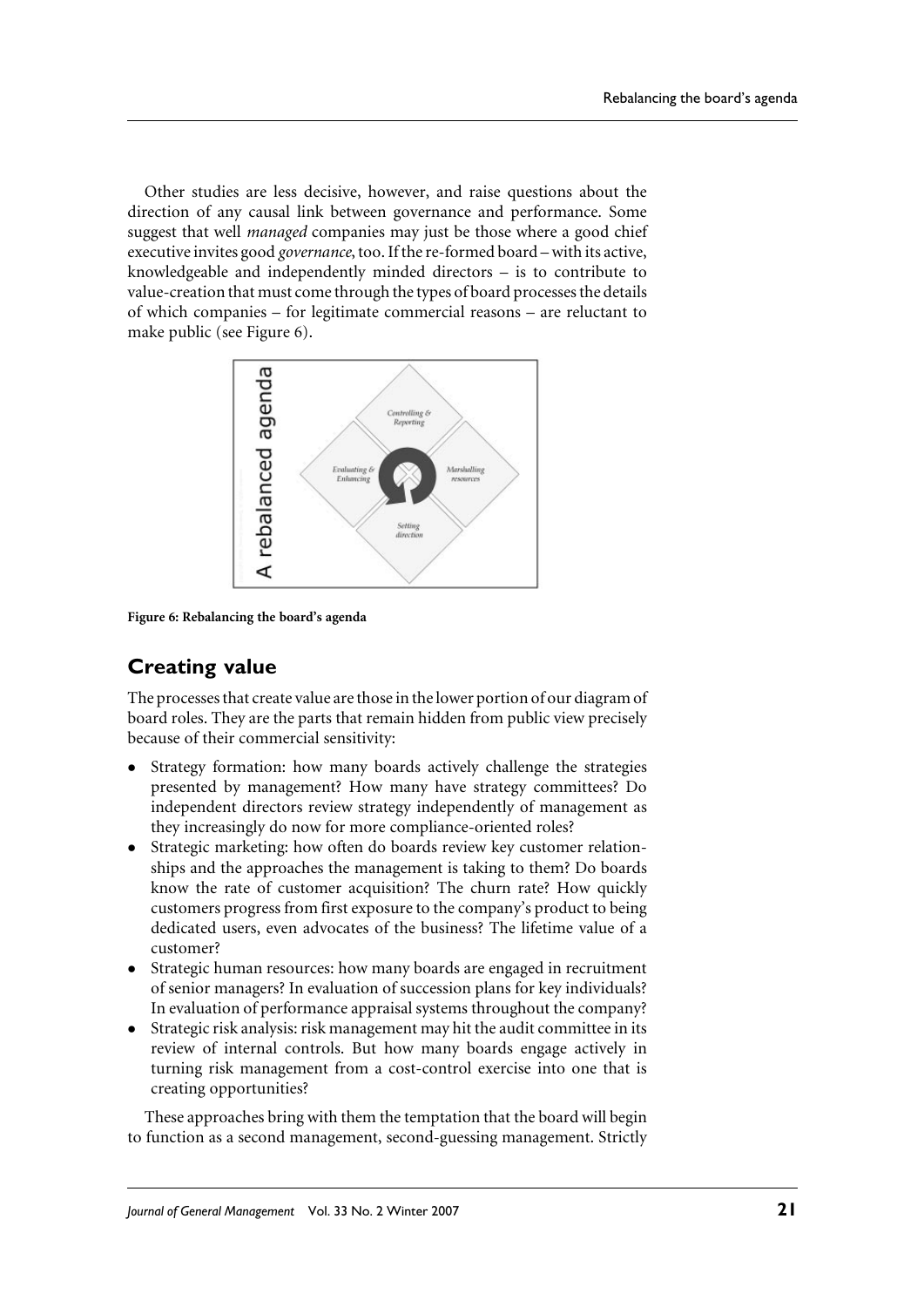speaking, that is precisely what a board does in discharging its duty to look after shareholders' interests. If the governance agenda of the past few years has had one key goal it is this: to make sure that boards function as more than rubber stamps for management decisions. The Australian scholars Kevin Hendry and Geoffrey Kiel (2004) point out that if boards take tight control of strategy as well as finances, they become *de facto* a second management. In a paper also delivered to the conference of the Centre for Board Effectiveness at Henley Management College in England, they describe a model in which boards exercise two levers of power: strategic control and financial control, which echoes of the strategic management approach of Goold and Campbell (1987). Those that abdicate both roles become, in effect, rubber stamps for management decisions. Those that exert a high degree of both usurp the role of management. In effect the balancing act the board should take is one that combines elements of each, oscillating between the role of a strategic adviser to management and its financial controller, depending on circumstances of the company and the nature of management.

By limiting their dimensions of control to strategy and finance, they underplay to some extent the complexity of both the responsibilities of the board and the levers at its disposal to monitor and control management. The board may well control more resources than just the finances at management's command. In its role in overseeing management processes and determining the risk appetite it takes on roles that go beyond those of a strategic adviser. Monitoring finances – especially through audit – only gives control over the company's past. Its future value is created from its *future* cash flows, which arises from that heady mix of strategy, customer relationships, key personnel, skills and knowledge, as well as the right processes to ensure flexibility and responsiveness when markets – as they always do – change.

#### **Issues for discussion**

These forces bring three groups of issues to the table for discussion:

- Beyond compliance: if the board is responsible for value-creation, what processes does it have in place to look beyond compliance with law and codes of conduct? Some boards have strategy committees to review the plans of management before they go to the full board. Others rely on outside advisers, but their close cooperation with management raises questions over their independence similar to those of consultancy by auditors. What processes give boards – and especially the part-time nonexecutives – the best insight into corporate strategy, customer relationships and strategic investments? Are they dependent on the make-up of the board, or are they general lessons we can draw?
- Beyond risk-mitigation: strengthening of the board's role in overseeing internal control should prevent value-erosion, but on its own it doesn't create new value. Should boards try to find ways of turning risk mitigation into strategic risk-taking, understanding the relationship of individual risks and determining the appropriate appetite for risk in the enterprise? Is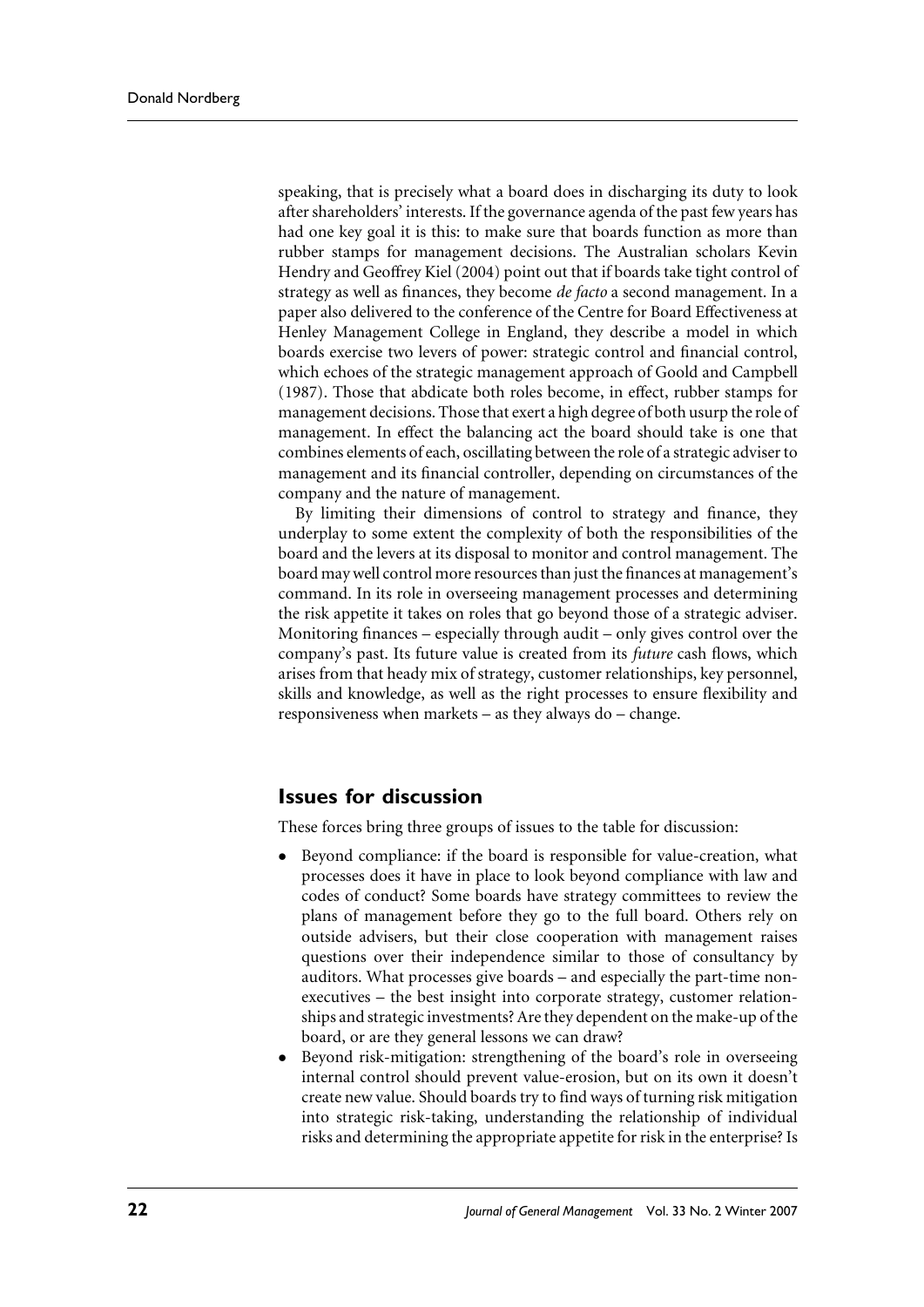this best done in a committee or at the full board? Where does current best practice teach us?

 $\bullet$ Beyond oversight? Here, there's a question mark from the outset. There is a danger that a more activist board could encroach on the role of management. This was the role of boards in history and still is for many companies backed by venture capital. Dual-board systems overcome the dilemma by dividing functions between the two bodies. Supervisory boards tend to look after provision of resources and control over outcomes, while the management board decides how to enhance those outcomes to set a strengthened direction. Is that the best mix? Where does the board draw the line in its roles? How far do individual directors go in bringing their executive experience to bear in a company where their participation is decidedly non-executive? Under what circumstances is it appropriate to overrule management? How far should directors go? What guidelines should they follow?

Addressing these issues will help us correct the imbalance that has arisen under the governance agenda and make boards ready to contribute to what Peter Brabeck called the three drivers of competitiveness: productivity, research and entrepreneurship.

#### **References**

- Bauer, R., Günster, N. and Otten, R. (2004), 'Empirical Evidence on Corporate Governance in Europe: The effect on stock returns, firm value and performance', Journal of Asset Management, Vol. 5, No. 2, pp. 91-104; an early version of the paper is available at http:// papers.ssrn.com/sol3/papers.cfm?abstract\_id=444543
- Brabeck-Letmathe, P. (2005), 'Corporate governance a European vantage point', a speech at Boston College, March 8, http://www.nestle.com/Media\_Center/Speeches\_Statements/ Current+Speech+or+Statement/Corporate+governance++a+European+vantage+point. htm (accessed 28may07); a webcast of the speech is available at http://frontrow.bc.edu/ program/letmathe/
- Goold, M. and Campbell, A. (1987), Strategies and Styles, Oxford: Blackwell
- Hendry, K. and Kiel, G. C. (2004), 'The Role of the Board in Firm Strategy: Integrating Agency and Organisational Control Perspectives', Corporate Governance: An International Review, Vol. 12, No. 4, pp. 500-520
- Hertig, G. (2005), 'On-Going Board Reforms: One-Size-Fits-All and Regulatory Capture', ECGI Law Series Working Paper, 25/2005. See also The BoardAgenda account at http:// www.edgevantage.co.uk/categories/article.asp?i=2395
- McKinsey & Co. (2002), 'A premium for good governance', McKinsey Quarterly, No. 3; available at http://www.mckinseyquarterly.com/article\_abstract.aspx?ar=1205&L2=39&L3  $=$  3 (accessed 28 May 07)
- Romano, R. (2005), 'The Sarbanes-Oxley Act and the Making of Quack Corporate Governance', Yale Law Journal, Vol. 114, No. 7, pp. 1,521-1,611; an earlier version is available at http://papers.ssrn.com/sol3/papers.cfm?abstract\_id=596101

Donald Nordberg is Editor and Publisher of The BoardAgenda (www.boardagenda.com), a newsletter for directors and their advisers. He teaches strategy and corporate governance at London Metropolitan Business School, and has worked as a research consultant to The Conference Board in Europe.